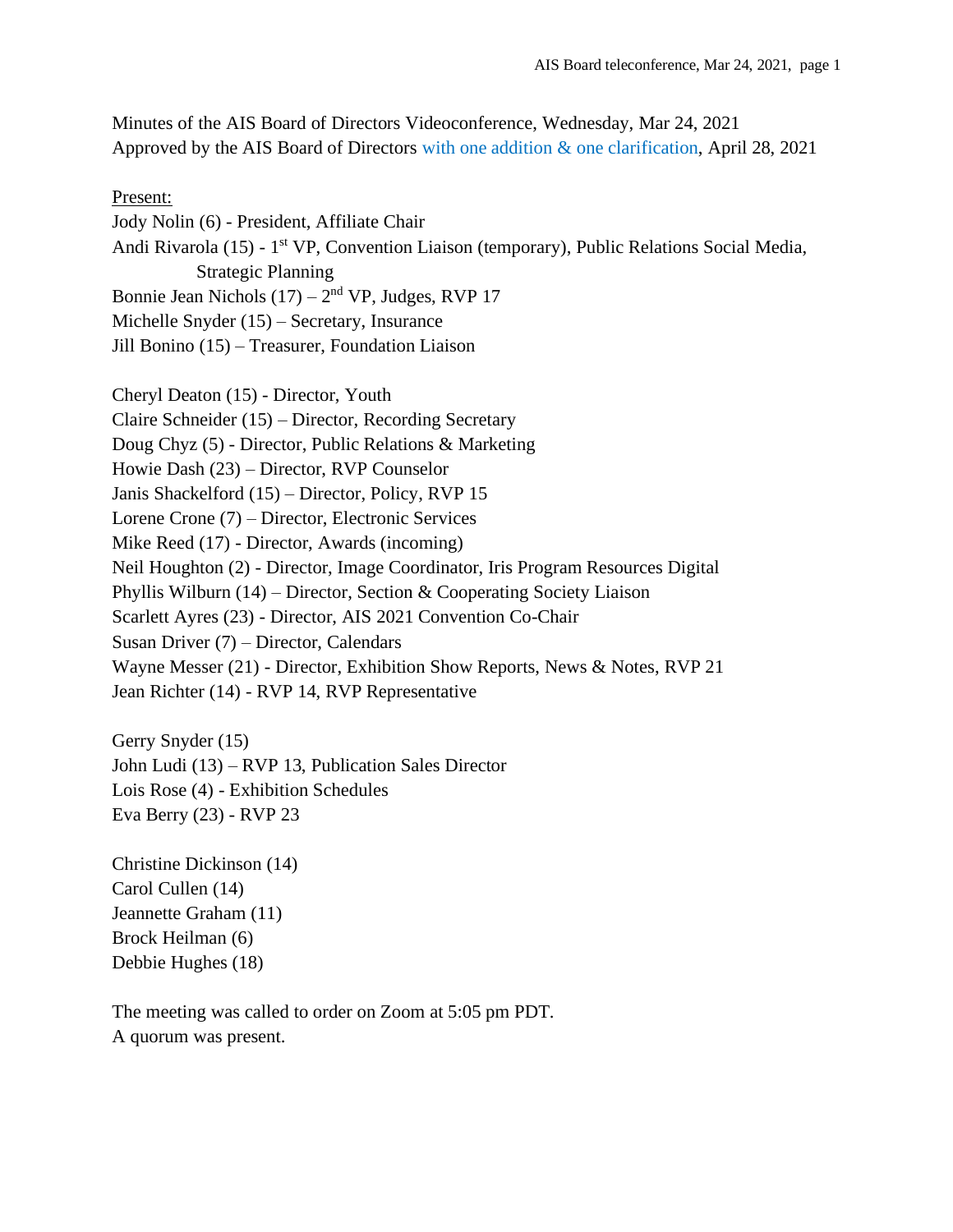Motion 1: To approve the amended minutes of a regular AIS Board of Directors meeting, February 24, 2021. Motion by Janis Shackelford and seconded by Cheryl Deaton. Motion carried.

Motion 2: To approve the minutes of March 2, 2021, a special Handbook revision meeting. Motion by Bonnie Nichols and seconded by Howie Dash. Motion carried.

Motion 3: To approve the minutes of March 9, 2021, a special Handbook revision meeting. Motion by Bonnie Nichols and seconded by Doug Chyz. Motion carried.

#### REPORTS

Electronic reports were posted online for Gardens, General Counsel, Policy, President, and Secretary. All of these reports contained information only. There were no reports from 1<sup>st</sup> VP, 2<sup>nd</sup> VP, Immediate Past President, Recording Secretary, Registrar, and Strategic Planning. An update to the Motions Index was also posted online. Last-minute reports were received from Youth, and Convention Liaison, both as information only.

Discussion: Howie Dash gave an update on the Las Cruces Convention. An addendum has been signed for the hotel contract. A paragraph has been added to the contract to say that if any government restrictions (due to COVID) are in place at the time of the convention, the number of required hotel rooms will be reduced. Scarlett Ayres and Howie have been keeping the convention gardens in top form.

The General Counsel report by Dale Strauss describes a concern regarding the new banking laws. Some of the regions, sections and affiliate clubs have suddenly discovered that they have lost their tax-exempt status because financial documents were lost or misplaced when handed down from treasurer to new treasurer. Dale is working to solve this problem.

On page 2 of the General Counsel report, there is a procedure for requesting opinions and input. For general matters, opinions would be requested from the AIS president, VP and treasurer. It was recommended that the secretary be included. Jody Nolin will send this recommendation to Dale.

OLD BUSINESS 1. Judges Handbook update - Bonnie Nichols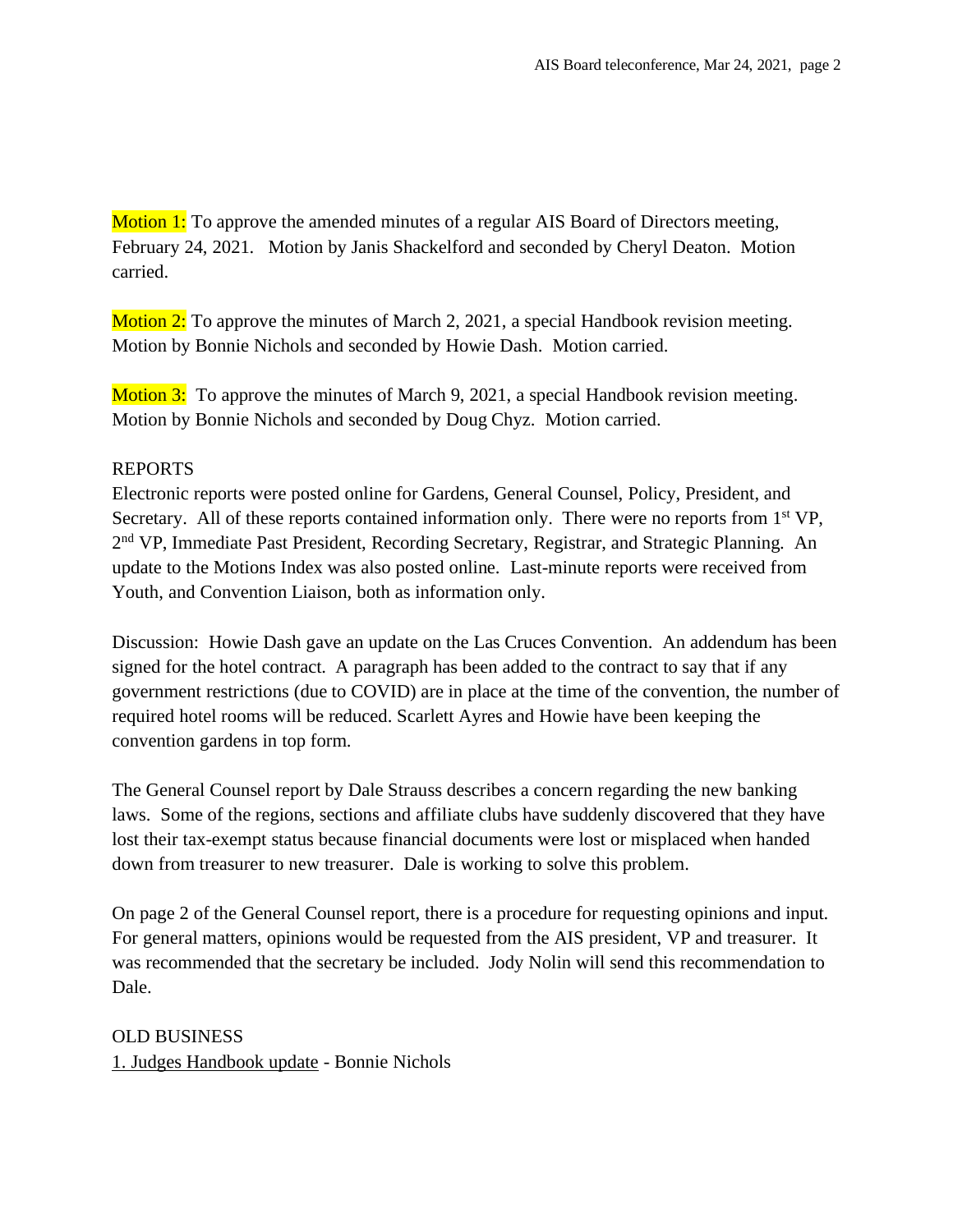Progress is being made on the Handbook. The chapters on Louisiana, Container-Grown Irises, PCN and Artistic Design will be reviewed by the AIS Board on March  $30<sup>th</sup>$ . There are five or six more chapters to revise. Coming up will be decisions on the format of the Handbook. The plan is to make available a printed copy of the Handbook that will fit into a loose-leaf notebook. Print-on-demand means that the Handbook would be printed AFTER someone places an order. John Ludi volunteered to assist with establishing the format of the Handbook for printing.

# Clarification from John Ludi regarding Print On Demand Concept

The Print On Demand Concept will be practiced at the AIS Storefront. An initial inventory will be established at the Storefront. When the inventory is reduced to "x" number (5-10 copies), the Storefront will place an order for "y" number (20-25 copies, depending on price break) for replenishment of the inventory. Customer orders will be mailed from the Storefront.

This is how we handle the printing/inventory of the R&I's. It eliminates a large inventory of a one-time large printing. This practice provides a quick order to ship time, eliminates additional paperwork and is less expensive.

## 2. Judges Training in 2021 - Bonnie Nichols

Some states, Texas for example, have scheduled spring shows for this year. There will be a protocol for using online judges training sessions that will include watching the program and taking a test. Questions remain, however. Will these JT sessions be available through the AIS website or on YouTube? Lorene Crone is working on this. It was reported that programs could be stored in YouTube and be made invisible until a passcode link is issued. This might be a way to monitor the JT sessions.

Garden training sessions are being offered in Region 14. Groups can be limited in size to follow COVID social distance restrictions. A suggestion was to use a cell phone or other device to videotape a garden training session that could be shared with judges who are unable to participate in person. Tests could be made available to complete the JT session. Hours of garden training completed this year will count but are not required.

Motion 4: That required judges training hours be waived for the time period of 8-1-2020 through 7-31-2021. Advancements of Student to Apprentice and Apprentice to Judge is possible if the required hours are achieved during this time period. In addition, an Apprentice Judge would have an extra year to complete their requirements. Garden/Exhibition Judges would have an extra year to complete their hours of refresher courses. For the G/E Judges, advancing to Master Judge status will occur automatically if the number of years of required service is met. We will start a fresh AIS Judges year on 8-1-2021. Fresh with anticipation for resuming life-as-we-knew-it before COVID-19 and a fresh revised Handbook.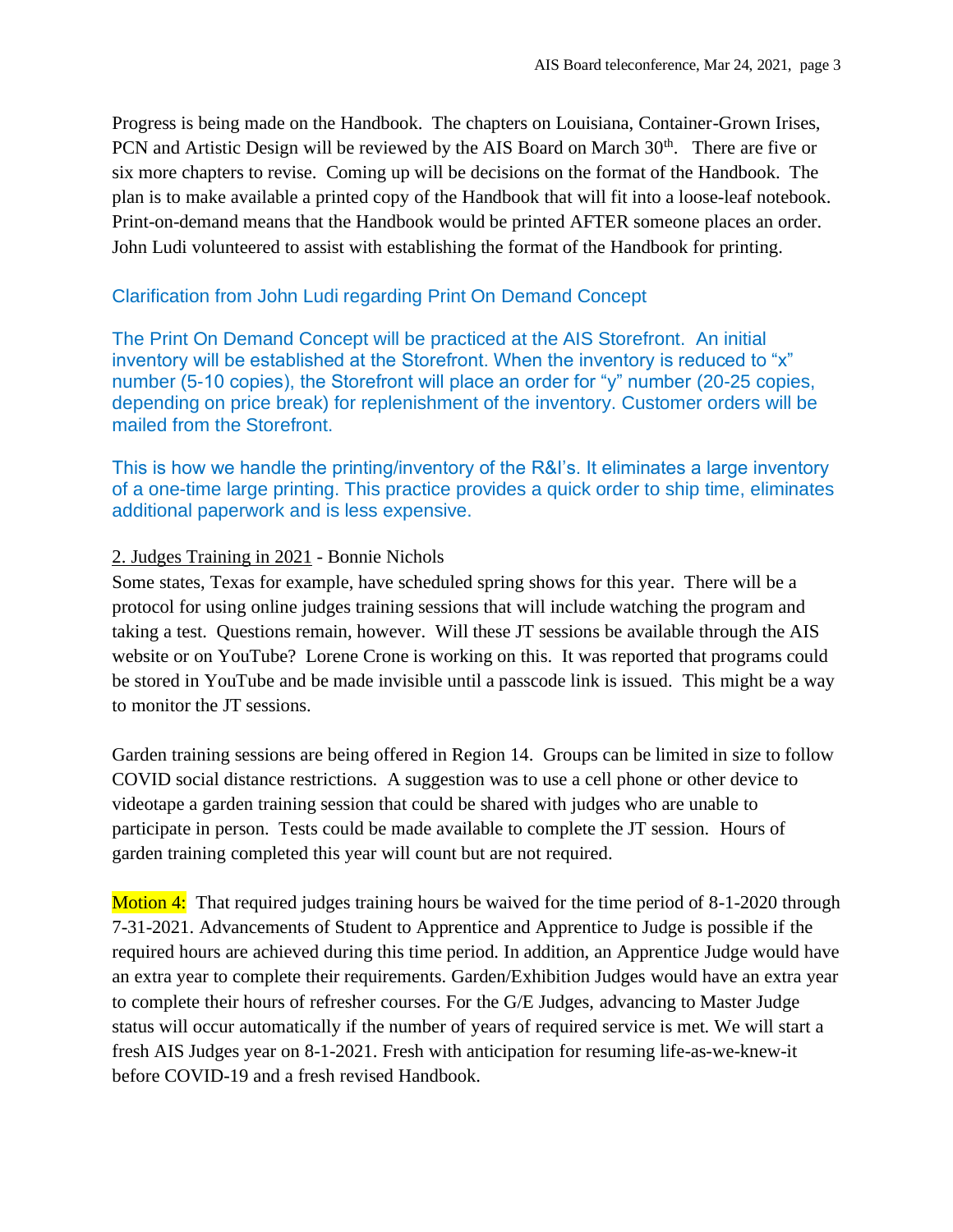Motion by Bonnie Nichols and seconded by Neil Houghton. Motion passed.

This motion does not restrict anyone from taking and receiving credit for a JT session. It does give a waiver to those who cannot take JT sessions during this time. A concern was expressed that some judges might be confused about how many hours are required to meet their specific judge hurdle. It was recommended that we make this as easy as possible because this is an exceptional time. Bonnie explained that decisions about individual judges will be made when necessary.

Bonnie will send her memo to all the JT chairs and post a notice in the Bulletin.

### 3. JT Presentations - Andi Rivarola

Currently programs are being posted on the AIS YouTube. Tests associated with a JT program are open book. Therefore, why not make the JT sessions open to everyone? But should all of the programs and resources be available to everyone? If these items are available to all, what is the benefit for paying for an AIS membership. A comparison was made to PBS: anyone can watch PBS programs on TV for free. The purchase of a PBS membership is a way for a person to support a worthwhile cause.

## 4. Condition of AIS Convention Trophies - Mike Reed

Mike's objective was to find replacements for the President's Cup, the Franklin Cup, and the Ben R. Hager Cup. His recommendations: the award must be worthy (i.e. more than a paper certificate), must be available for purchase online, fit in the winner's suitcase, cost around \$100, be pre-engraved, and have the same design on all three awards. The awards would be ordered in advance of the convention and shipped to convention chair or designee so the winner can be photographed with the trophy. The name of the winner would not be on the award at the time of the convention. Mike showed examples of cup awards and prices.

Discussion: A suggestion was to have a set of dummy trophies (e.g., Styrofoam or plastic) that could be used as props in the photograph of winner and trophy. After the convention, a nice award with appropriate engraving would be sent to the winner. After the convention, a personalized mini-brass tag could be sent to the winner with the winner's name and iris which could be attached to the trophy, whether it be a cup or plaque. A suggestion was to use a photoplaque with an engraving of the details of the award (e.g., name of award, name of convention, date) on one side and a photograph of the clump of winning iris on the other side. A trophy of sorts could be presented at the convention and the winner informed that they would be receiving a personalized photo-plaque later. The photo-plaque seems more personal for the winner because it would include a photo of the winning iris and the winner's name. Trophy cups are dust collectors, not very personal and unwanted at the Goodwill.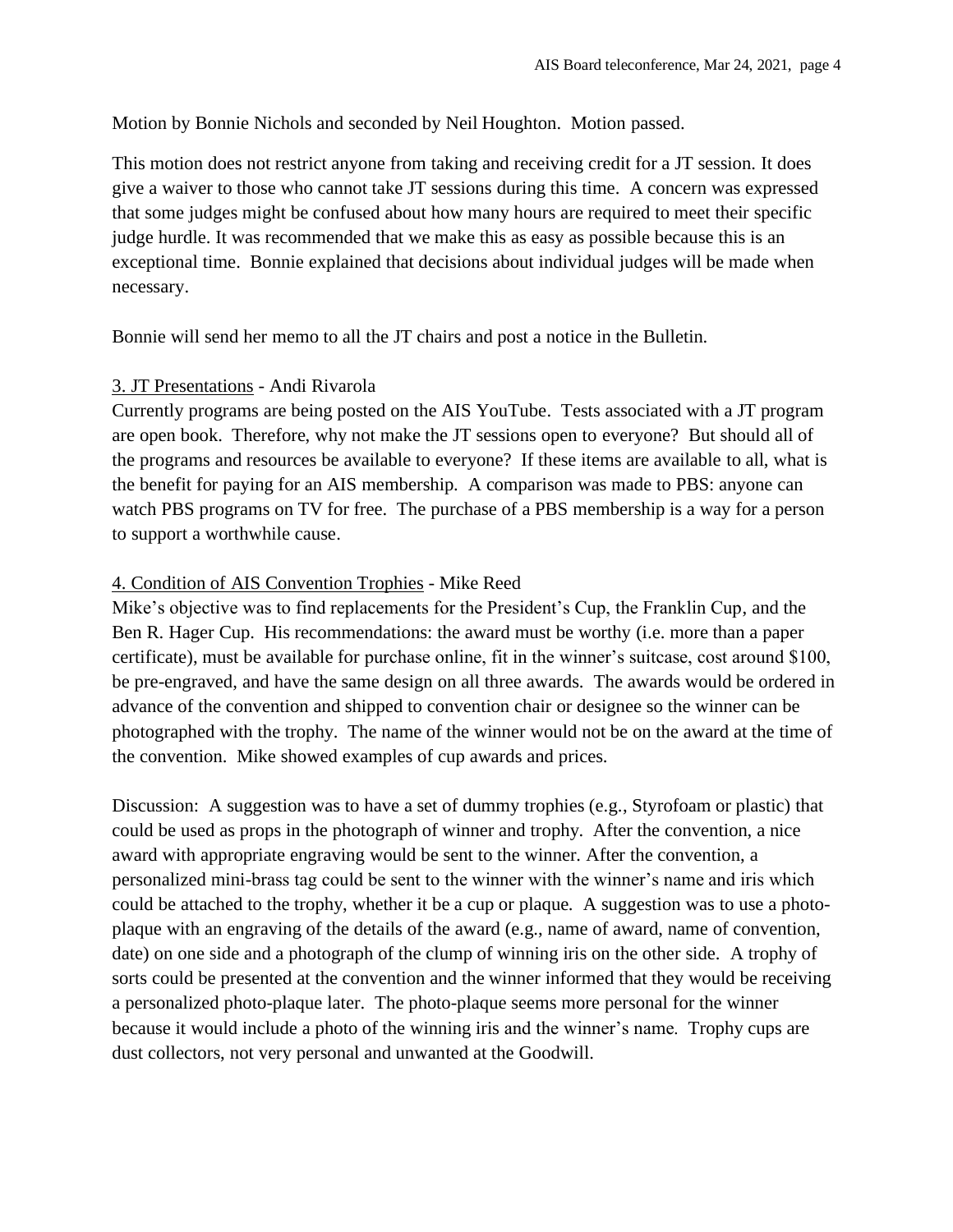Discussion about the photograph for the photo-plaque: A photo of the iris or iris clump could be requested from the winner. A photograph could be downloaded from the wiki or requested from one of the prolific AIS photographers. Current registration policy requires a photograph which could be used for the photo-plaque.

Mike will investigate further: prices, potential of a photo-plaque as award, examples of engraving, sources of photos to affix on the plaque and how the photo would be attached to the plaque. In addition, Mike will survey a few hybridizers for their opinion on trophies.

#### NEW BUSINESS

#### 5. WordPress Membership site software - Wayne Messer

The current process to become an e-member involves a cascade of emails between Paypal, the membership secretary and the new member. The current system is cumbersome and rigid and is an expense. Wayne explained the benefits of replacing the current membership sign-up system with WordPress Membership software. New members would be able to create their own user id and password and have access to a password recovery or reset option. New members would have instant access to the AIS resources available to e-members such as the *Bulletin*, Iris Registry, and catalogs. In addition, the software could be programmed to allow access to various features within the website, AIS You-tube channel, and wiki-Iris Encyclopedia to designated visitors only. For example, access to judges training webinar recordings. Wayne recommends that AIS purchase a test version of WordPress Membership software and try it out in "a sandbox," a practice area for software. The cost of a test version is \$149. Because the Historic Iris Preservation Society (HIPS) is already using this software, Wayne will request a meeting with them, asking for a demonstration of how the software works and their opinion of it. Wayne also will investigate whether or not AIS would need the services of a consultant with this new software. The cost to purchase an appropriately sized version of the WordPress membership software for AIS with consulting services might be as much as \$2500.

Other benefits of the WordPress Membership: it keeps track of the number of times a member has logged in and when they signed in, it works with PayPal and Constant Contact, and it could manage registration for courses and JT sessions.

#### ANNOUNCEMENTS

The next AIS Handbook Review meeting will be March 30 at 5 pm PDT. Another AIS Handbook Review meeting is planned for April 13<sup>th</sup> at 5 PM PDT. The next AIS regular board meeting will be April 28.

Reports scheduled for the April 28<sup>th</sup> meeting:

(Please write "information only" or "action required" on your report. Also, it is helpful to include your name on the report.)